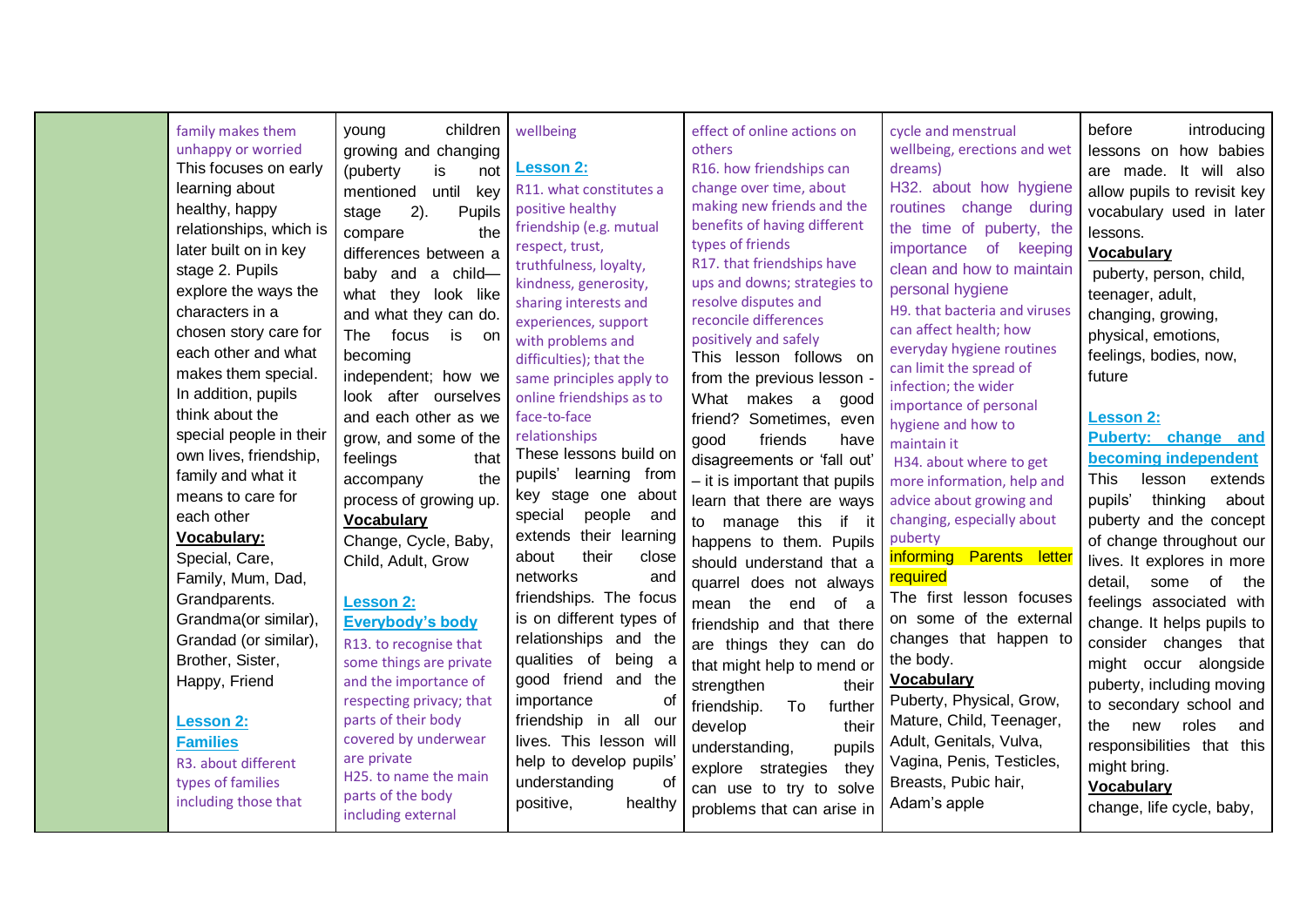| may be different to<br>their own<br>R4. to identify common<br>features of family life<br>This focuses on early<br>learning about<br>healthy, happy<br>relationships, which is<br>later built on in key<br>stage 2. Pupils<br>explore pictures<br>depicting different<br>types of families.<br>They understand that<br>all families have love,<br>respect, trust and<br>care for each other<br>Vocabulary:<br>Parents, carers, Family,<br>Mum, Dad,<br>Grandparents.<br>Grandma(or similar),<br>Grandad (or similar),<br>Brother, Sister, love,<br>respect, trust, truth | genitalia (e.g. vulva,<br>vagina, penis, testicles)<br>Pupils may have been<br>using a variety of<br>different<br>words<br>to<br>name the male and<br>female genitalia/ sex<br>parts, but this lesson<br>directly teaches the<br>correct terminology. It<br>important<br>is<br>for<br>pupils<br>younger<br>to<br>know how to name<br>their<br>body<br>parts<br>correctly<br>this<br>as<br>contributes<br>to<br>safeguarding-helping<br>them to take care of<br>their bodies and keep<br>themselves safe. This<br>is built on later in key<br>stage 2, when pupils<br>learn about puberty<br>and the changes when<br>growing from children<br>to adults.<br>It is suggested that<br>this lesson is taught<br>within the context of<br>other learning about<br>similarities<br>and | relationships, and is<br>written<br>$\mathsf{a}$<br>level<br>at<br>appropriate for pupils<br>in year 3 or 4. This<br>concept is re-visited in<br>upper key stage two.<br><b>Vocabulary</b><br>Family, Friend,<br>Friendship, group,<br>neighbour, care | friendships and to seek<br>help if they need it.<br><b>Vocabulary</b><br>Falling Out,<br>Disagreement. Conflict,<br>Argument, Problem,<br>Solve, Solution<br><b>Lesson 2:</b><br><b>Positive, healthy family</b><br>life<br>R6. that a feature of positive<br>family life is caring<br>relationships; about the<br>different ways in which<br>people care for one another<br>R7. to recognise and respect<br>that there are different<br>types of family structure<br>(including single parents,<br>same-sex parents, step-<br>parents, blended families,<br>foster parents); that families<br>of all types can give family<br>members love, security and<br>stability<br>R8. to recognise other<br>shared characteristics of<br>healthy family life, including<br>commitment, care, spending<br>time together; being there<br>for each other in times of | <b>Lesson 2:</b><br><b>Menstruation and wet</b><br>dreams<br>The<br>second<br>lesson<br>focuses in more detail on<br>some of the external and<br>changes<br>internal<br>that<br>happen to the human<br>body. Also discussed in<br>these lessons are male<br>and female reproductive<br>organs.<br><b>Vocabulary</b><br>Internal, reproductive<br>organs, uterus, fallopian<br>tubes, ovary/ovaries,<br>vulva, vagina,<br>menstruation, menstrual<br>cycle, period, blood,<br>sanitary pads, tampons,<br>Adam's apple, penis,<br>testicles, scrotum, sperm,<br>semen, erection,<br>ejaculation, wet dream,<br>pubic hair, fertilised,<br>sperm, ovum, penis,<br>vagina, fallopian tubes<br><b>Lesson 3:</b><br><b>Emotions and feelings</b> | toddler, child, adolescent,<br>teenager, adult, middle-<br>age, older person,<br>growing up, feelings,<br>emotions, independence<br><b>Lesson 3:</b><br>Positive,<br>healthy<br>relationships<br>R11. what constitutes a<br>positive healthy friendship<br>(e.g. mutual respect, trust,<br>truthfulness, loyalty,<br>kindness, generosity,<br>sharing interests and<br>experiences, support with<br>problems and difficulties);<br>that the same principles<br>apply to online friendships<br>as to face-to-face<br>relationships<br>(Love Rocks??)<br>informing Parents letter<br>required<br>R2. that people may be<br>attracted to someone<br>emotionally, romantically<br>and sexually; that people<br>may be attracted to<br>someone of the same<br>sex or different sex to<br>them; that gender identity |
|-------------------------------------------------------------------------------------------------------------------------------------------------------------------------------------------------------------------------------------------------------------------------------------------------------------------------------------------------------------------------------------------------------------------------------------------------------------------------------------------------------------------------------------------------------------------------|----------------------------------------------------------------------------------------------------------------------------------------------------------------------------------------------------------------------------------------------------------------------------------------------------------------------------------------------------------------------------------------------------------------------------------------------------------------------------------------------------------------------------------------------------------------------------------------------------------------------------------------------------------------------------------------------------------------------------------------------------------------------------------|--------------------------------------------------------------------------------------------------------------------------------------------------------------------------------------------------------------------------------------------------------|-----------------------------------------------------------------------------------------------------------------------------------------------------------------------------------------------------------------------------------------------------------------------------------------------------------------------------------------------------------------------------------------------------------------------------------------------------------------------------------------------------------------------------------------------------------------------------------------------------------------------------------------------------------------------------------------------------------------------------------------------------------------------------------------------------------------------------------------------------------|--------------------------------------------------------------------------------------------------------------------------------------------------------------------------------------------------------------------------------------------------------------------------------------------------------------------------------------------------------------------------------------------------------------------------------------------------------------------------------------------------------------------------------------------------------------------------------------------------------------------------------------------------------------------------------------------------------------------------------------------|----------------------------------------------------------------------------------------------------------------------------------------------------------------------------------------------------------------------------------------------------------------------------------------------------------------------------------------------------------------------------------------------------------------------------------------------------------------------------------------------------------------------------------------------------------------------------------------------------------------------------------------------------------------------------------------------------------------------------------------------------------------------------------------------------------------|
|                                                                                                                                                                                                                                                                                                                                                                                                                                                                                                                                                                         | differences<br>(e.g.<br>growing and changing,<br>people and animals).                                                                                                                                                                                                                                                                                                                                                                                                                                                                                                                                                                                                                                                                                                            |                                                                                                                                                                                                                                                        | difficulty<br>Increasing<br>pupils'<br>understanding of what is<br>meant<br>by a<br>positive,                                                                                                                                                                                                                                                                                                                                                                                                                                                                                                                                                                                                                                                                                                                                                             | This lesson focuses in<br>more detail on some of<br>emotional<br>changes<br>the                                                                                                                                                                                                                                                                                                                                                                                                                                                                                                                                                                                                                                                            | and sexual orientation<br>are different <i>informing</i><br><b>Parents letter required</b>                                                                                                                                                                                                                                                                                                                                                                                                                                                                                                                                                                                                                                                                                                                     |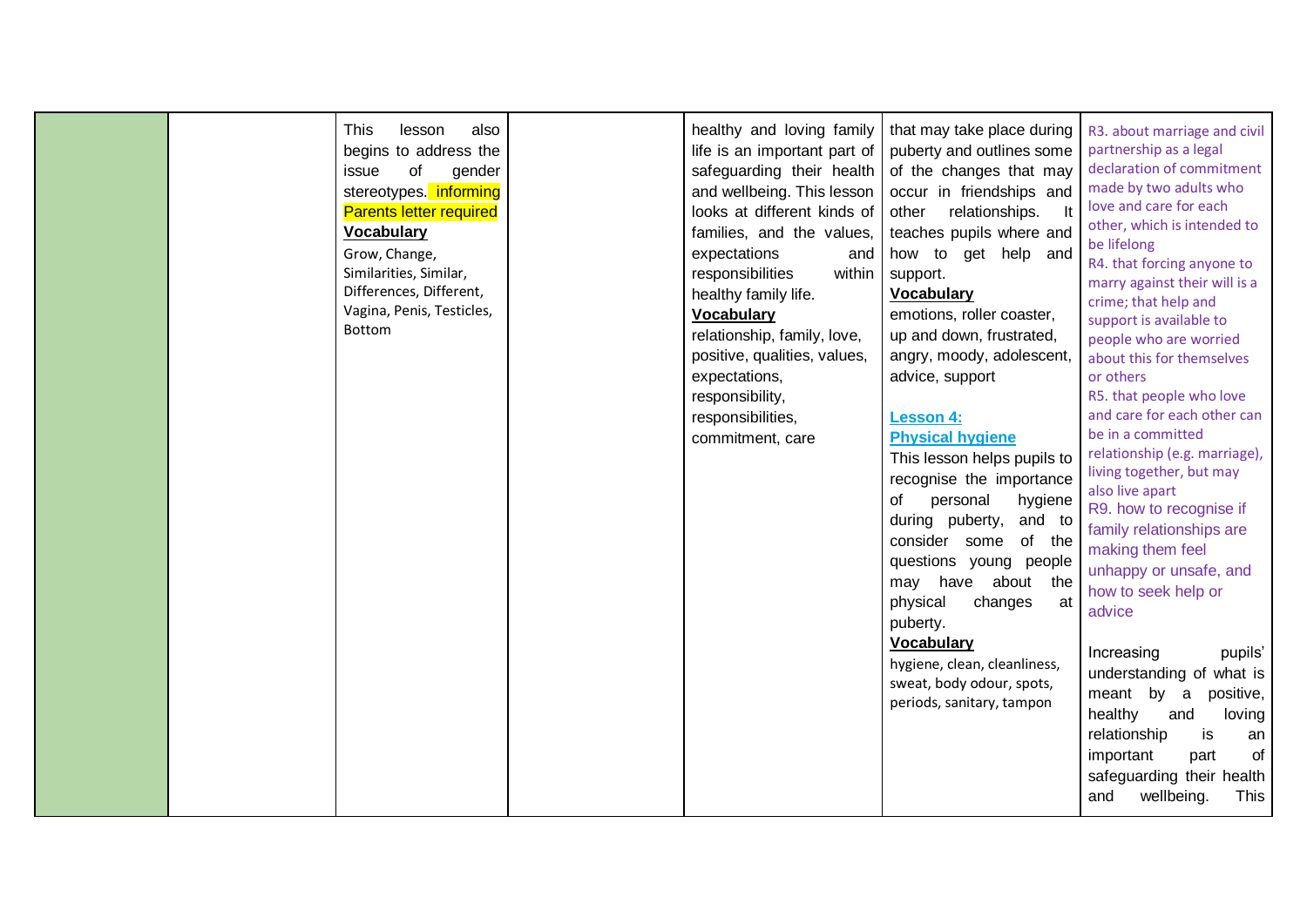|  |  |  | lesson looks at different    |
|--|--|--|------------------------------|
|  |  |  | of relationships,<br>kinds   |
|  |  |  | the<br>values,<br>and        |
|  |  |  | expectations<br>and          |
|  |  |  | responsibilities<br>within   |
|  |  |  |                              |
|  |  |  | healthy,<br>positive         |
|  |  |  | relationships.               |
|  |  |  | The lesson also explores     |
|  |  |  | some ways that changing      |
|  |  |  | relationships can<br>be      |
|  |  |  | managed-ensuring             |
|  |  |  | behaviour is respectful,     |
|  |  |  | even when things do          |
|  |  |  | change.                      |
|  |  |  | <b>Vocabulary</b>            |
|  |  |  | relationship, friendship,    |
|  |  |  | couple, love, positive,      |
|  |  |  | qualities, values,           |
|  |  |  | expectations,                |
|  |  |  | responsibility,              |
|  |  |  | responsibilities             |
|  |  |  |                              |
|  |  |  | lesson 4:                    |
|  |  |  | <b>Human Reproduction</b>    |
|  |  |  | H33. about the               |
|  |  |  | processes of                 |
|  |  |  | reproduction and birth       |
|  |  |  |                              |
|  |  |  | as part of the human         |
|  |  |  | life cycle; informing        |
|  |  |  | Parents letter required      |
|  |  |  | By year 6, it is likely that |
|  |  |  | pupils will have some        |
|  |  |  | idea about how babies        |
|  |  |  |                              |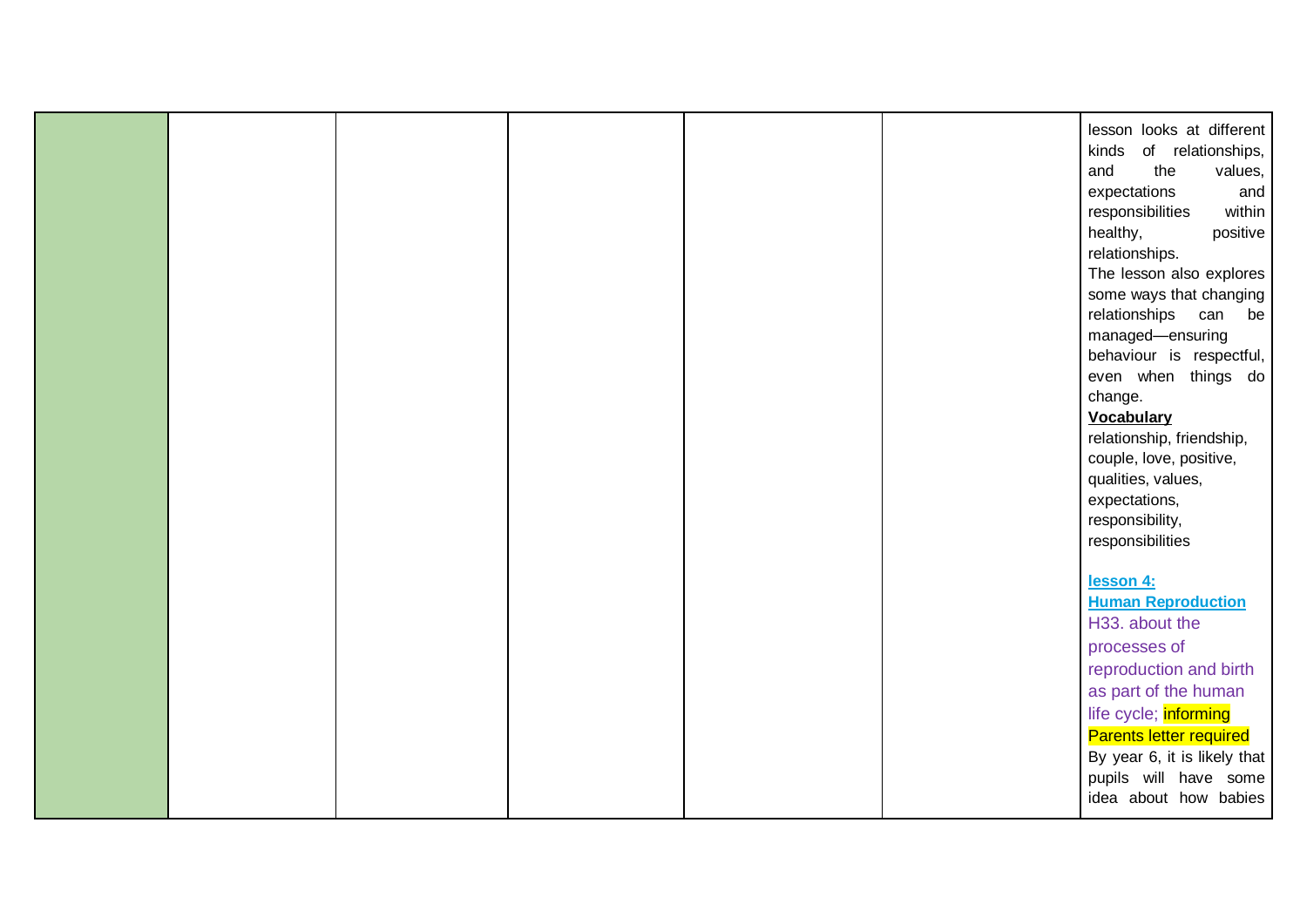| are made through sexual     |
|-----------------------------|
| intercourse. Although it is |
| possible they may have      |
| misconceptions,<br>some     |
| very few pupils will still  |
| believe myths or make-      |
| believe stories. Having     |
|                             |
| an understanding of what    |
| is meant by sex is an       |
| important foundation for    |
| the Relationship and Sex    |
| Education<br>they<br>will   |
| receive at secondary        |
| This<br>school.<br>lesson   |
| emphasises that having      |
| sexual intercourse or the   |
| decision to have a baby     |
| is something for when       |
| they are much older. It     |
| also emphasises the         |
| importance of consent in    |
| this context. The lesson    |
| enables pupils to reflect   |
| on the values<br>and        |
| responsibilities<br>within  |
| healthy<br>adult            |
| is<br>relationships and     |
| therefore<br>clearly<br>set |
| within                      |
| Relationship                |
| Education- as part of       |
| wider<br><b>PSHE</b><br>the |
| curriculum.<br>education    |
| includes<br>The<br>lesson   |
| discussion<br>about the     |